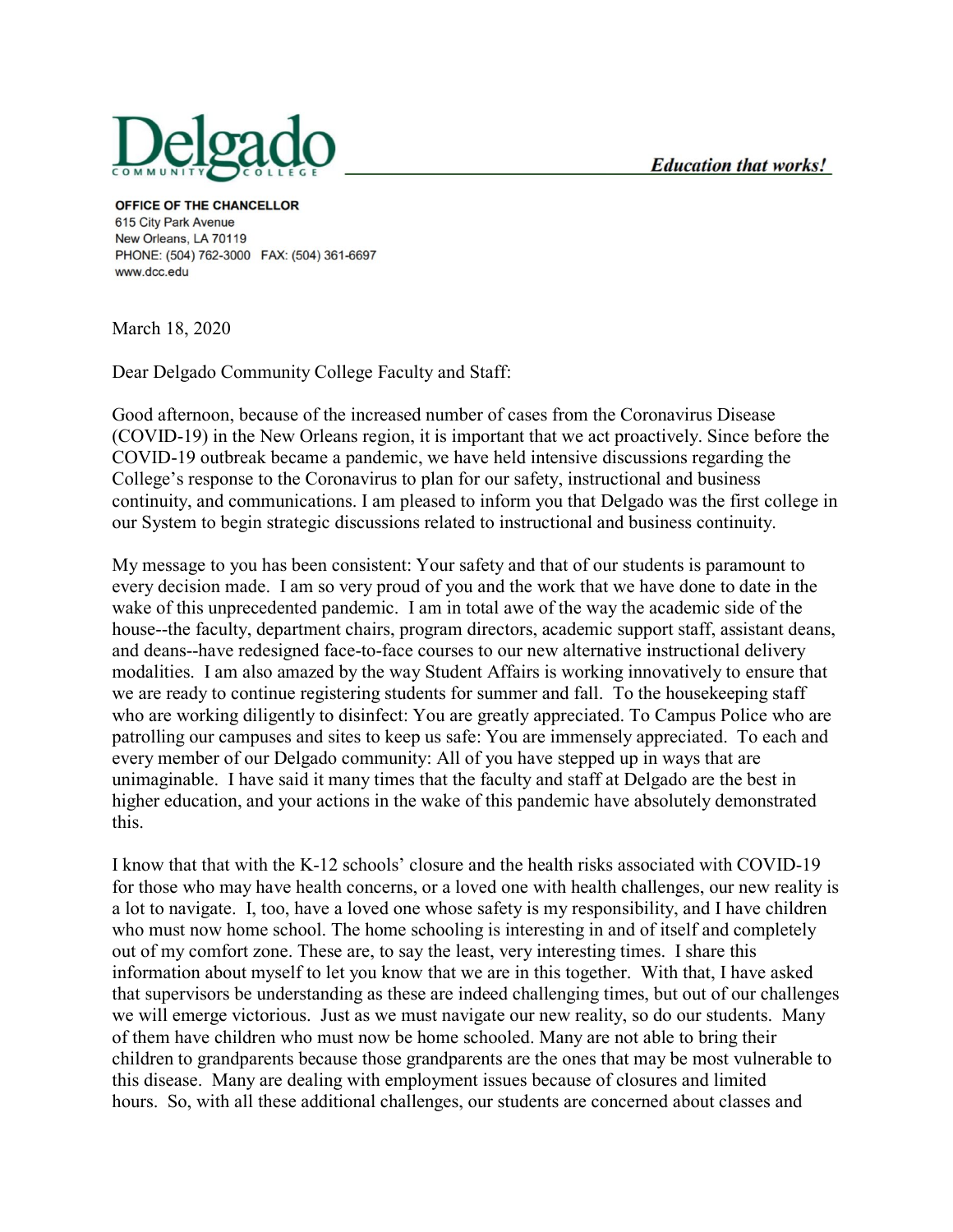whether or not they are able to complete this semester. Well, because of each and every one of you and the extraordinary work you have done, this is one concern they do not need to have. My plan is to send them a video to ease their concern and inform them of the steps taken by the College to ensure their academic success.

This is where we currently are and what I want you to know:

- Monday, March 16 and Tuesday, March 17 were emergency days. This time was for you to take care of yourself and get your life in better order.
- Wednesday, March 18 through Friday, March 20 are planning days. This is when you must prepare for the start of our alternative instructional delivery.
- Monday, March 23 is the day when face-to-face instruction changes to alternative modalities.

It is important to note that midterm exams were scheduled for Monday, March 16. However, given our closure midterm grading has been pushed back until this Friday, May 20. Faculty, please reach out to your students and provide guidance to them related to what the next few weeks will entail. We have not significantly changed the academic calendar, as I fully intend for us to remain on schedule. However, I do recognize that these are challenging times and flexibility is the key. If changes should occur, you will be notified.

Because there is a digital divide and some of our students do not have access to computers as well as other needed equipment, and because New Orleans Public Libraries are closed, we have decided to keep computer labs, tutoring labs, and libraries open, with stringent restrictions on the number of persons served at the same time and location, as well as sanitizing and cleaning between patron use of the area and equipment. Also, under the recommendation of Governor John Bel Edwards and Mayor LaToya Cantrell, we are practicing social distancing and limiting group sizes to 10 or fewer with a distance of at least six feet apart.

My expectation, and I have addressed this with my direct reports, is that supervisors, deans, and department chairs will provide maximum flexibility to employees as we all navigate our new COVID-19 reality. This flexibility means allowing those who need to work from home or remotely so that they can manage personal, family, and health needs. Just as our students need flexibility and understanding, so do our employees.

Also, we have kept the Joey Georgusis Center for Children open as long as we could, as the governor requested. However, on Friday, March 20 the Center will close and parents have been notified.

I know that at some point, following what other states and cities have done out of an abundance of caution, I am anticipating a shelter-in-place order. When that occurs, the College is ready to remain fully operational. We have put protocols in place to maintain instructional as well as business continuity. Although we may not be able to go to work physically, the operations of the College will continue. Delgado Community College will not be closed for business.

I feel it imperative to address the major concern and that is layoffs. I have absolutely no intention of laying off anyone. The work you have done in the midst of this pandemic has been